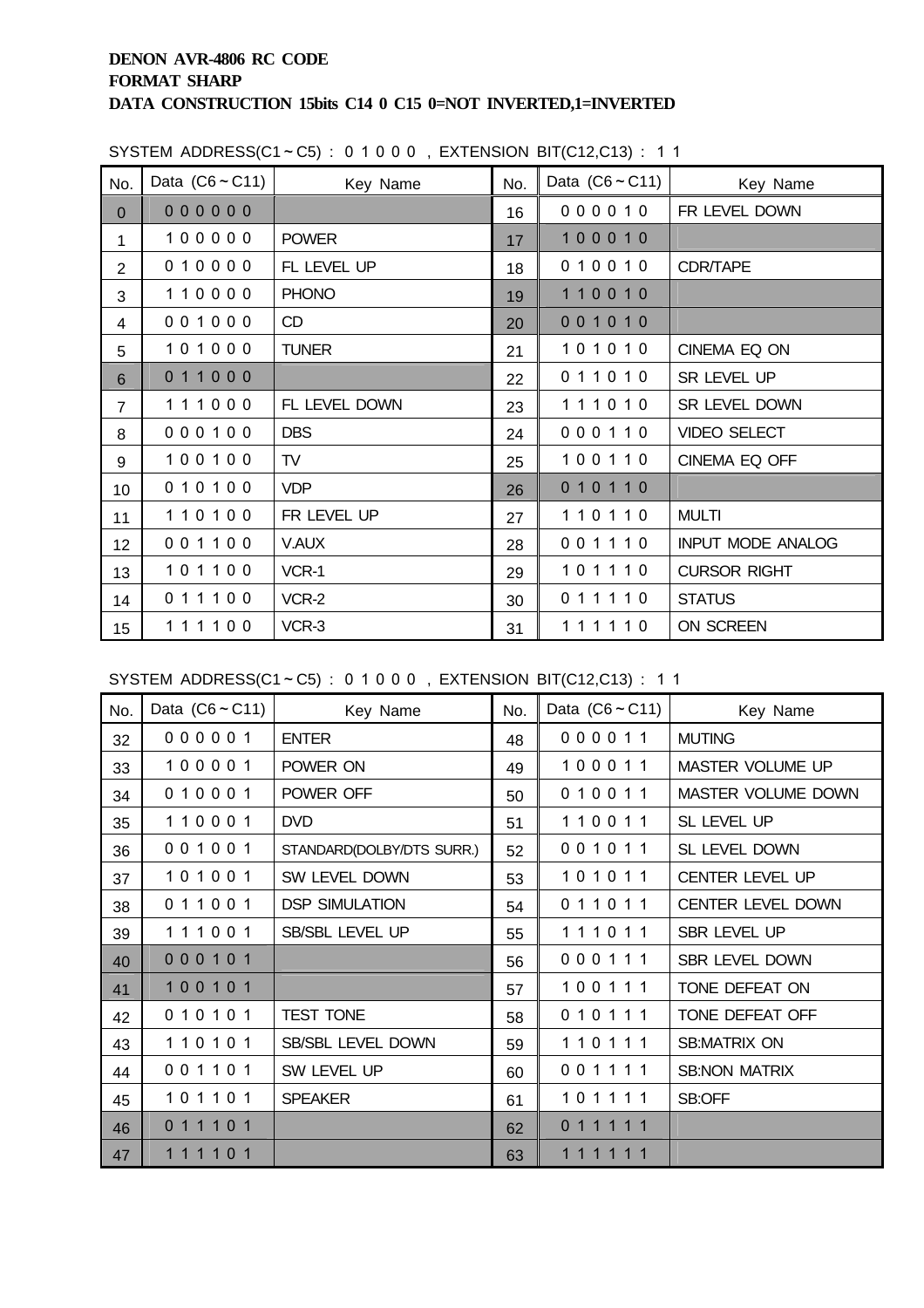| No.            | Data $(C6 \sim C11)$ | Key Name                   | No. | Data $(C6 \sim C11)$ | Key Name                |
|----------------|----------------------|----------------------------|-----|----------------------|-------------------------|
| $\Omega$       | 000000               | ALL BASS DOWN              | 16  | 000010               | ZONE2 CD                |
| $\mathbf 1$    | 100000               |                            | 17  | 100010               | ZONE2 TUNER             |
| $\overline{2}$ | 010000               | <b>SURROUND BACK</b>       | 18  | 010010               | ZONE2 VDP               |
| 3              | 110000               | MASTER VOL. PRESET1(0dB)   | 19  | 110010               | ZONE2 V.AUX             |
| $\overline{4}$ | 001000               |                            | 20  | 001010               | ZONE2 VCR-1             |
| 5              | 101000               | MASTER VOL. PRESET2(-20dB) | 21  | 101010               |                         |
| 6              | 011000               | MASTER VOL. PRESET3(-40dB) | 22  | 011010               | <b>MULTI PRESET UP</b>  |
| $\overline{7}$ | 111000               | ZONE2 VOL. PRESET1(0dB)    | 23  | 111010               | MULTI PRESET DOWN       |
| 8              | 000100               | ZONE2 VOL. PRESET2(-20dB)  | 24  | 000110               |                         |
| 9              | 100100               | ZONE2 VOL PRESET3(-40dB)   | 25  | 100110               | ZONE2 VCR-2             |
| 10             | 010100               | ZONE2 DBS                  | 26  | 010110               | ZONE2 VCR-3             |
| 11             | 110100               | HOME THX CINEMA            | 27  | 110110               | ZONE2 TV                |
| 12             | 001100               | ZONE3 VOL. PRESET1(0dB)    | 28  | 001110               | ZONE2 CDR/TAPE          |
| 13             | 101100               | ZONE2 VOLUME UP            | 29  | 101110               | <b>STEREO</b>           |
| 14             | 011100               | ZONE2 VOLUME DOWN          | 30  | 011110               | <b>DIRECT</b>           |
| 15             | 111100               | ZONE2 PHONO                | 31  | 111110               | ZONE3 VOL. PRESET2(0dB) |

SYSTEM ADDRESS(C1~C5) : 0 0 1 1 0 , EXTENSION BIT (C12,C13) : 0 1

SYSTEM ADDRESS(C1~C5) : 0 0 1 1 0 , EXTENSION BIT (C12,C13) : 0 1

| No. | Data $(C6 \sim C11)$ | Key Name                  | No. | Data $(C6 \sim C11)$ | Key Name          |
|-----|----------------------|---------------------------|-----|----------------------|-------------------|
| 32  | 000001               | <b>SYSTEM SETUP</b>       | 48  | 000011               | CH VOLUME UP      |
| 33  | 100001               | <b>SURROUND PARAMETER</b> | 49  | 100011               | CH VOLUME DOWN    |
| 34  | 010001               | ZONE3 VOL. PRESET2(0dB)   | 50  | 010011               | <b>VIDEO OFF</b>  |
| 35  | 110001               | <b>CURSOR UP</b>          | 51  | 110011               |                   |
| 36  | 001001               | <b>CURSOR DOWN</b>        | 52  | 001011               |                   |
| 37  | 101001               |                           | 53  | 101011               | INPUT MODE EXT.IN |
| 38  | 011001               |                           | 54  | 011011               | <b>INPUT MODE</b> |
| 39  | 111001               |                           | 55  | 111011               | ALL TREBLE UP     |
| 40  | 000101               | <b>9CH STEREO</b>         | 56  | 000111               | ALL TREBLE DOWN   |
| 41  | 100101               | 2CH PLAY(INPUT            | 57  | 100111               | TUNER SHIFT A     |
| 42  | 010101               | <b>MULTI</b>              | 58  | 010111               | TUNER SHIFT B     |
| 43  | 110101               | SHIFT F                   | 59  | 110111               | TUNER SHIFT C     |
| 44  | 001101               | <b>AUDIO FUNCTION</b>     | 60  | 001111               | TUNER SHIFT D     |
| 45  | 101101               | <b>VIDEO FUNCTION</b>     | 61  | 101111               | TUNER SHIFT E     |
| 46  | 011101               | SHIFT G                   | 62  | 011111               | ZONE2 DVD         |
| 47  | 111101               | CH SELECT                 | 63  | 111111               | ALL BASS UP       |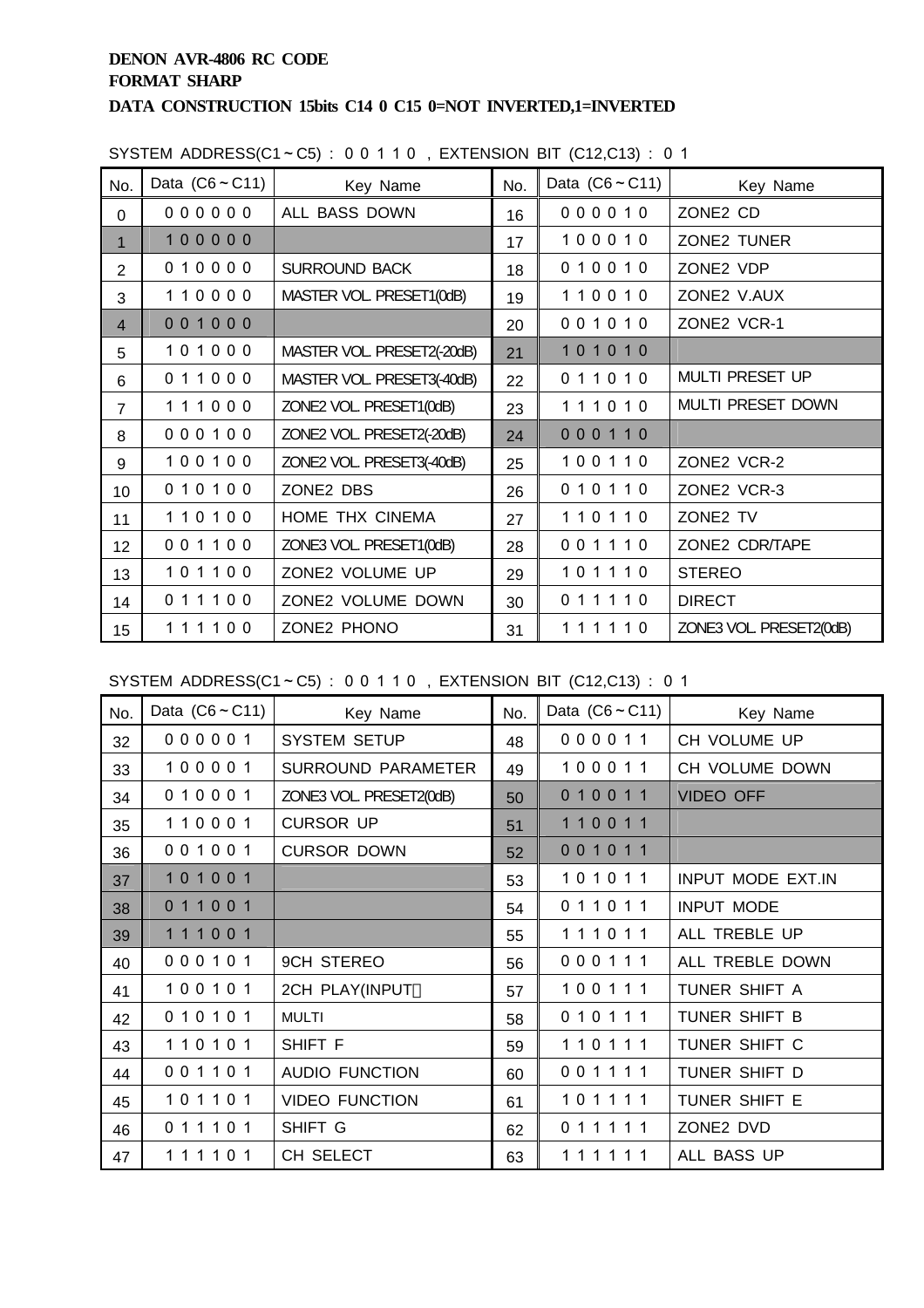| No. | Data $(C6 \sim C11)$ | Key Name | No. | Data $(C6 \sim C11)$ | Key Name           |
|-----|----------------------|----------|-----|----------------------|--------------------|
| 32  | 000001               |          | 48  | 000011               |                    |
| 33  | 100001               |          | 49  | 100011               |                    |
| 34  | 010001               |          | 50  | 010011               |                    |
| 35  | 110001               |          | 51  | 110011               |                    |
| 36  | 001001               |          | 52  | 001011               |                    |
| 37  | 101001               |          | 53  | 101011               |                    |
| 38  | 011001               |          | 54  | 011011               |                    |
| 39  | 111001               |          | 55  | 111011               |                    |
| 40  | 000101               |          | 56  | 000111               |                    |
| 41  | 100101               |          | 57  | 100111               |                    |
| 42  | 010101               |          | 58  | 010111               |                    |
| 43  | 110101               |          | 59  | 110111               |                    |
| 44  | 001101               |          | 60  | 001111               |                    |
| 45  | 101101               |          | 61  | 101111               |                    |
| 46  | 011101               |          | 62  | 011111               |                    |
| 47  | 111101               |          | 63  | 111111               | <b>CURSOR LEFT</b> |

SYSTEM ADDRESS(C1~C5) : 0 0 1 1 0 , EXTENSION BIT (C12,C13) : 1 0

SYSTEM ADDRESS(C1~C5): 00110, EXTENSION BIT (C12,C13): 11

| No.            | Data $(C6 \sim C11)$ | Key Name            | No. | Data $(C6 \sim C11)$ | Key Name                |
|----------------|----------------------|---------------------|-----|----------------------|-------------------------|
| $\mathbf{0}$   | 000000               |                     | 16  | 000010               |                         |
| 1.             | 100000               | TUNER PRESET CH 1   | 17  | 100010               |                         |
| $\overline{2}$ | 010000               | TUNER PRESET CH 2   | 18  | 010010               | <b>RDS</b>              |
| 3              | 110000               | TUNER PRESET CH 3   | 19  | 110010               |                         |
| 4              | 001000               | TUNER PRESET CH 4   | 20  | 001010               | <b>PTY</b>              |
| 5              | 101000               | TUNER PRESET CH 5   | 21  | 101010               | TUNER PRESET DOWN       |
| 6              | 011000               | TUNER PRESET CH 6   | 22  | 011010               | TUNER PRESET UP         |
| $\overline{7}$ | 111000               | TUNER PRESET CH 7   | 23  | 111010               | <b>TUNER BAND</b>       |
| 8              | 000100               | TUNER PRESET CH 8   | 24  | 000110               | TUNING MODE(AUTOMANUAL) |
| 9              | 100100               |                     | 25  | 100110               | TUNER TUNING UP         |
| 10             | 010100               |                     | 26  | 010110               | TUNER TUNING DOWN       |
| 11             | 110100               |                     | 27  | 110110               |                         |
| 12             | 001100               | <b>TUNER MEMORY</b> | 28  | 001110               |                         |
| 13             | 101100               | <b>TUNER SHIFT</b>  | 29  | 101110               |                         |
| 14             | 011100               | <b>RT</b>           | 30  | 011110               |                         |
| 15             | 111100               |                     | 31  | 111110               | <b>DIMMER</b>           |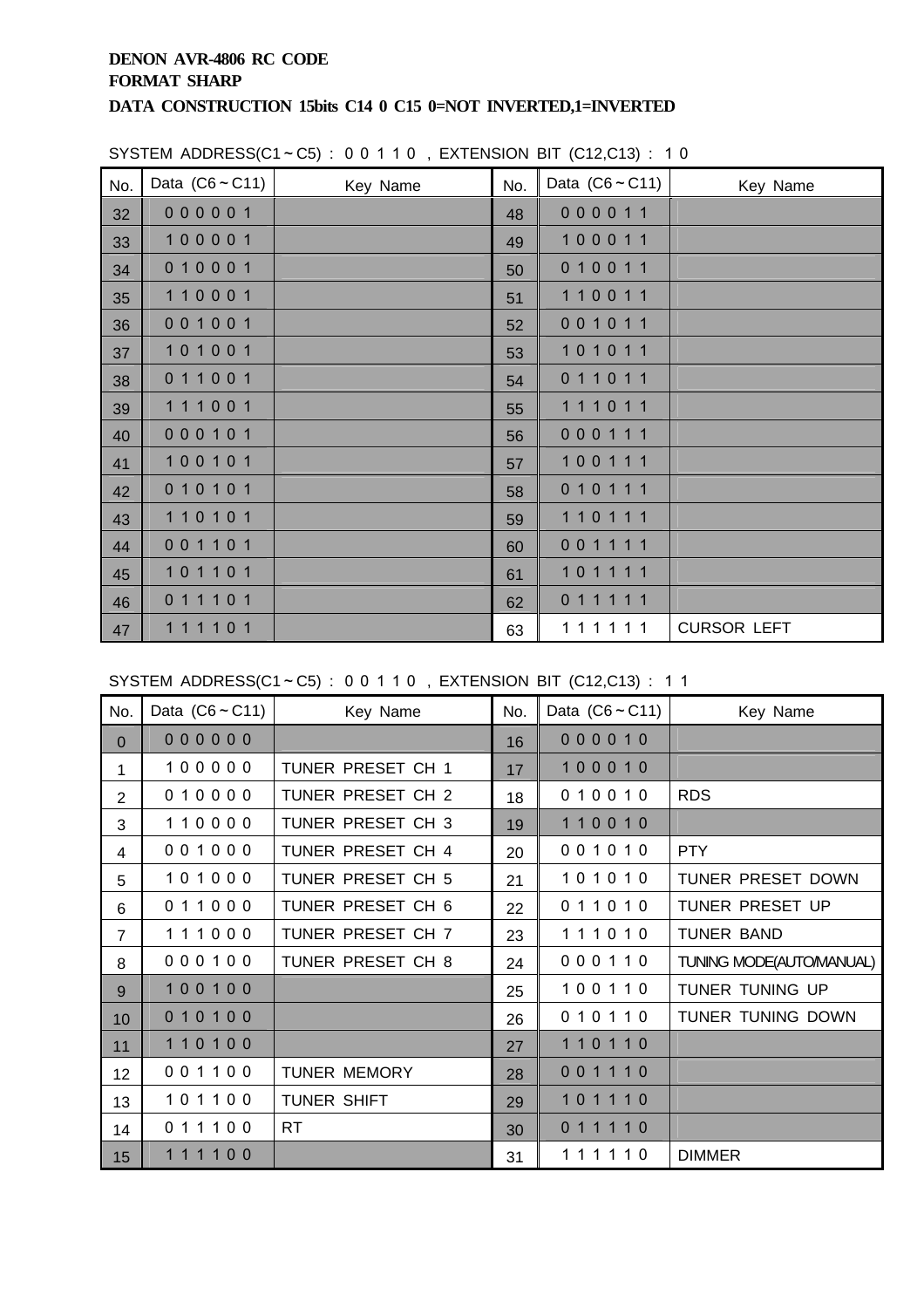| No.            | Data $(C6 \sim C11)$ | 0.0.1 (0.1.0.0.0.1 0.0.1 0.0.0.0.1 0.0.1 0.1.1 0.1.1 0.1.1 0.1.1 0.1.1 0.1.1 0.1.<br>Key Name | No. | Data $(C6 \sim C11)$ | Key Name       |
|----------------|----------------------|-----------------------------------------------------------------------------------------------|-----|----------------------|----------------|
| $\mathbf 0$    | 000000               |                                                                                               | 16  | 000010               |                |
| $\mathbf{1}$   | 100000               |                                                                                               | 17  | 100010               |                |
| $\overline{2}$ | 010000               |                                                                                               | 18  | 010010               | ZONE3 TV       |
| 3              | 110000               |                                                                                               | 19  | 110010               | ZONE3 DBS      |
| $\overline{4}$ | 001000               |                                                                                               | 20  | 001010               | ZONE3 VCR-1    |
| 5              | 101000               |                                                                                               | 21  | 101010               | ZONE3 VCR-2    |
| 6              | 011000               |                                                                                               | 22  | 011010               | ZONE3 VCR-3    |
| $\overline{7}$ | 111000               |                                                                                               | 23  | 111010               | ZONE3 V.AUX    |
| 8              | 000100               | ZONE3 TUNER                                                                                   | 24  | 000110               |                |
| 9              | 100100               | ZONE3 PHONO                                                                                   | 25  | 100110               |                |
| 10             | 010100               | ZONE3 CD                                                                                      | 26  | 010110               |                |
| 11             | 110100               |                                                                                               | 27  | 110110               | ZONE3 CDR/TAPE |
| 12             | 001100               |                                                                                               | 28  | 001110               |                |
| 13             | 101100               |                                                                                               | 29  | 101110               | ZONE2 ON/OFF   |
| 14             | 011100               | ZONE3 DVD                                                                                     | 30  | 011110               |                |
| 15             | 111100               | ZONE3 VDP                                                                                     | 31  | 111110               |                |

#### SYSTEM ADDRESS  $(C1 - C5)$ : 01000, EXTENSION BIT  $(C12.C13)$ : 10

SYSTEM ADDRESS  $(C1 - C5)$ : 01000, EXTENSION BIT  $(C12, C13)$ : 10

| No. | Data $(C6 \sim C11)$ | Key Name      | No. | Data $(C6 \sim C11)$ | Key Name        |
|-----|----------------------|---------------|-----|----------------------|-----------------|
| 32  | 000001               |               | 48  | 000011               |                 |
| 33  | 100001               |               | 49  | 100011               |                 |
| 34  | 010001               |               | 50  | 010011               |                 |
| 35  | 110001               |               | 51  | 110011               |                 |
| 36  | 001001               |               | 52  | 001011               |                 |
| 37  | 101001               | ZONE3 VR DOWN | 53  | 101011               |                 |
| 38  | 011001               | ZONE3 VR UP   | 54  | 011011               |                 |
| 39  | 111001               |               | 55  | 111011               |                 |
| 40  | 000101               |               | 56  | 000111               |                 |
| 41  | 100101               |               | 57  | 100111               | MAIN ZONE ON    |
| 42  | 010101               | PURE DIRECT   | 58  | 010111               | MAIN ZONE OFF   |
| 43  | 110101               |               | 59  | 110111               | MULTI ZONE2 ON  |
| 44  | 001101               |               | 60  | 001111               | MULTI ZONE2 OFF |
| 45  | 101101               |               | 61  | 101111               | MULTI ZONE3 ON  |
| 46  | 011101               |               | 62  | 011111               | MULTI ZONE3 OFF |
| 47  | 111101               |               | 63  | 111111               |                 |

**DENON AVR-4806 RC CODE**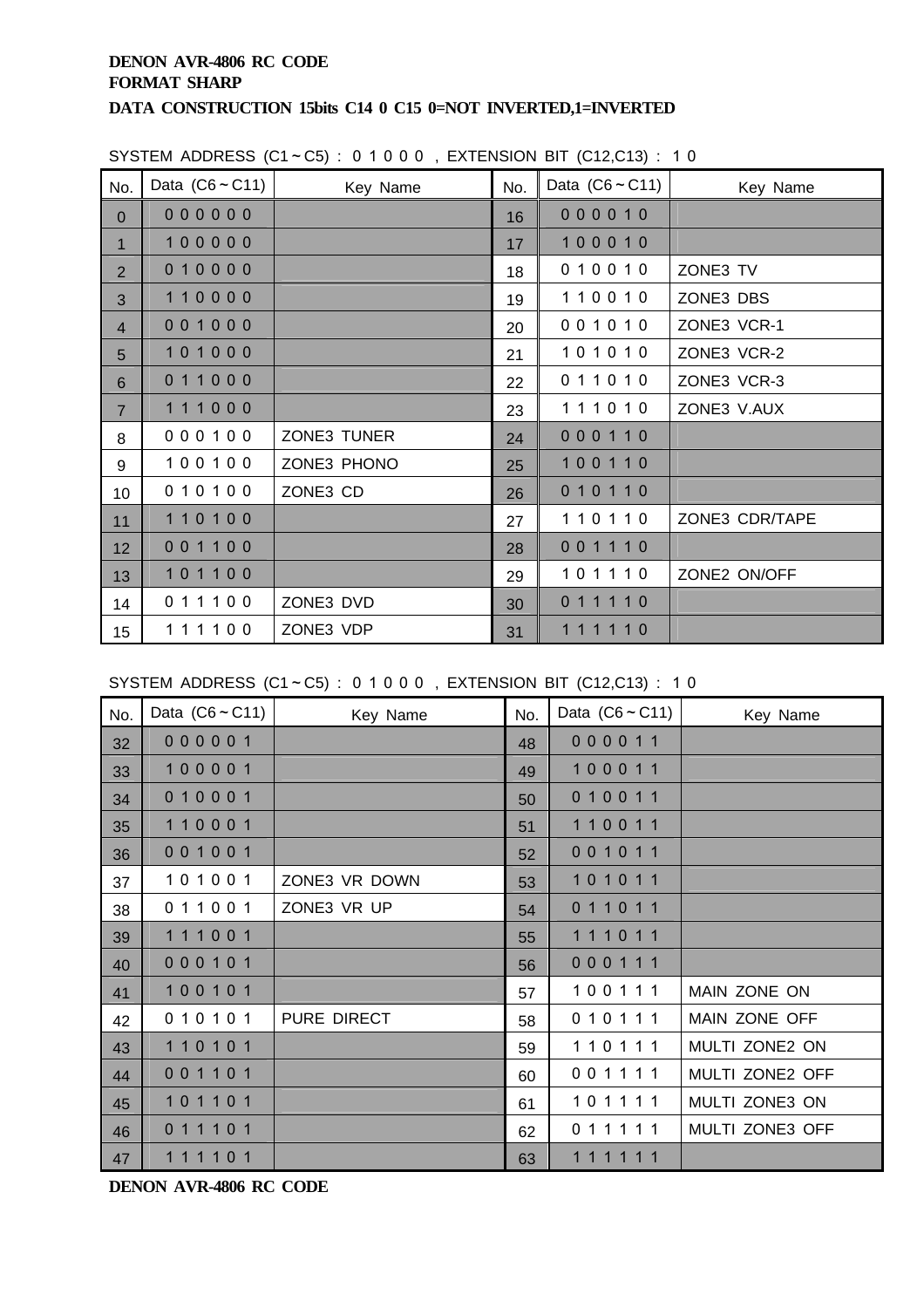### **FORMAT SHARP DATA CONSTRUCTION 15bits C14 0 C15 0=NOT INVERTED,1=INVERTED**

| No.             | Data $(C6 \sim C11)$ | Key Name               | No. | Data $(C6 \sim C11)$ | Key Name          |
|-----------------|----------------------|------------------------|-----|----------------------|-------------------|
| $\overline{0}$  | 000000               |                        | 16  | 000010               | DOLBY PL II MUSIC |
| $\mathbf{1}$    | 100000               | <b>WIDE SCREEN</b>     | 17  | 100010               | DOLBY PL          |
| $\overline{2}$  | 010000               | <b>SUPER STADIUM</b>   | 18  | 010010               |                   |
| 3               | 110000               | ROCK ARENA             | 19  | 110010               | DTS ES MATRIX     |
| 4               | 001000               | JAZZ CLUB              | 20  | 001010               | DOLBY DIGITAL EX  |
| 5               | 101000               | <b>CLASSIC CONCERT</b> | 21  | 101010               | CINEMA MODE       |
| 6               | 011000               | MONO MOVIE             | 22  | 011010               | MUSIC MODE        |
| $\overline{7}$  | 111000               | <b>MATRIX</b>          | 23  | 111010               | <b>GAME MODE</b>  |
| 8               | 000100               | VIDEO GAME             | 24  | 000110               |                   |
| 9               | 100100               | <b>VIRTUAL</b>         | 25  | 100110               |                   |
| 10              | 010100               | THX ULTRA2 CINEMA      | 26  | 010110               |                   |
| 11              | 110100               | THX MUSIC MODE         | 27  | 110110               |                   |
| 12 <sup>2</sup> | 001100               | THX SURROUND EX        | 28  | 001110               |                   |
| 13              | 101100               | DTS NEO:6 CINEMA       | 29  | 101110               | ROOM EQ           |
| 14              | 011100               | DTS NEO:6 MUSIC        | 30  | 011110               |                   |
| 15              | 111100               | DOLBY PL II CINEMA     | 31  | 111110               |                   |

SYSTEM ADDRESS  $(C1 - C5)$ : 00100, EXTENSION BIT  $(C12, C13)$ : 01

SYSTEM ADDRESS  $(C1 - C5)$ : 00100, EXTENSION BIT  $(C12, C13)$ : 01

| No. | Data $(C6 \sim C11)$ | Key Name | No. | Data $(C6 \sim C11)$ | Key Name               |
|-----|----------------------|----------|-----|----------------------|------------------------|
| 32  | 000001               |          | 48  | 000011               |                        |
| 33  | 100001               |          | 49  | 100011               |                        |
| 34  | 010001               |          | 50  | 010011               |                        |
| 35  | 110001               |          | 51  | 110011               | <b>INPUT MODE AUTO</b> |
| 36  | 001001               |          | 52  | 001011               | INPUT MODE PCM         |
| 37  | 101001               |          | 53  | 101011               | INPUT MODE DTS         |
| 38  | 011001               |          | 54  | 011011               |                        |
| 39  | 111001               |          | 55  | 111011               | INPUT MODE EXT.IN-1    |
| 40  | 000101               |          | 56  | 000111               |                        |
| 41  | 100101               |          | 57  | 100111               |                        |
| 42  | 010101               |          | 58  | 010111               |                        |
| 43  | 110101               |          | 59  | 110111               |                        |
| 44  | 001101               |          | 60  | 001111               |                        |
| 45  | 101101               |          | 61  | 101111               |                        |
| 46  | 011101               |          | 62  | 011111               |                        |
| 47  | 111101               |          | 63  | 111111               |                        |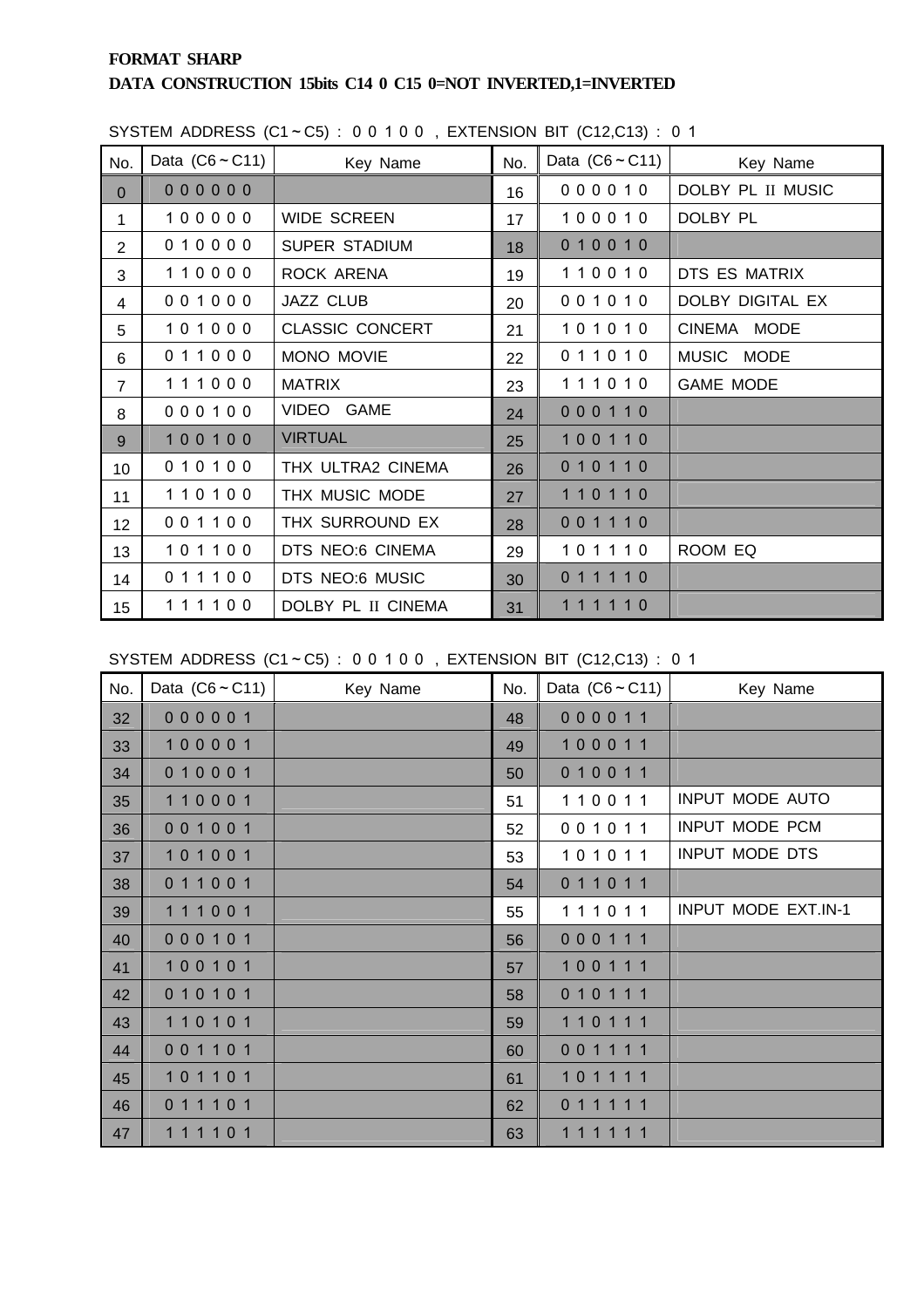## **DENON AVR-4806 RC CODE FORMAT KASEIKYO**

# **DATA CONSTRUCTION 48bits**

|   | <b>CODE</b> |  |   |    |     |  |          |          |  |             |                |      |  | Parity      |             |          |   | GENRE1      |                                         |  |  |          |  |
|---|-------------|--|---|----|-----|--|----------|----------|--|-------------|----------------|------|--|-------------|-------------|----------|---|-------------|-----------------------------------------|--|--|----------|--|
|   |             |  |   |    |     |  |          |          |  |             |                |      |  |             |             |          |   |             |                                         |  |  |          |  |
|   |             |  | 4 | -5 | - 6 |  |          |          |  |             |                |      |  |             |             |          |   |             | 8 9 10 11 12 13 14 15 16 17 18 19 20 21 |  |  | 22 23 24 |  |
| 0 |             |  |   |    |     |  | $\Omega$ | $\cap$ i |  | $1 \vert 0$ | $\overline{0}$ | $-1$ |  | $1 \vert 0$ | $\mathbf 0$ | $\Omega$ | 0 | $\mathbf 0$ |                                         |  |  |          |  |

|   |              | GENRE2         |                |             |                |                |              |                  |              | Data        |             |                |             |                  |                                                                              | parity         |                |                 |                |                |                |                |          | Key Name                   |
|---|--------------|----------------|----------------|-------------|----------------|----------------|--------------|------------------|--------------|-------------|-------------|----------------|-------------|------------------|------------------------------------------------------------------------------|----------------|----------------|-----------------|----------------|----------------|----------------|----------------|----------|----------------------------|
|   |              |                |                |             |                |                |              |                  |              |             |             |                |             |                  | 25 26 27  28  29 30 31 32 33 34 35 36 37 38 39  40  41 42 43 44 45 46 47  48 |                |                |                 |                |                |                |                |          |                            |
|   | 100          |                | $\overline{0}$ | $\Omega$    | 0              | 1              | $\mathbf 0$  | $\mathbf 0$      | 1            | 0           | 0           | 1              | $\mathbf 0$ | $\mathbf 0$      | 0                                                                            | 0              | $\mathbf{1}$   | $\overline{0}$  | 0              | 1              | 0              | $\mathbf 0$    |          | 0 MAIN ZONE USER-1         |
|   |              |                |                | 1           |                |                | 0 1 0        | 0 1              |              | $\mathbf 0$ | 0 1         | I              | $\mathbf 0$ | 0                | $\overline{0}$                                                               |                | 0 1 0 0 1      |                 |                |                |                | 0 0            | 0        | MAIN ZONE USER-2           |
|   |              |                |                | 0           | 1              | 1              | 0            | $\mathbf 0$      | 1            | $\mathbf 0$ | $\mathbf 0$ | 1              | $\mathbf 0$ | $\mathbf 0$      | 0                                                                            | 0              | $\mathbf 1$    | 0               | $\mathbf 0$    | $\mathbf 1$    |                | 0 0            | 0        | MAIN ZONE USER-3           |
|   |              |                |                | 1           | 0              | 1              | 1            | 0                | 1            | 1           | 0           | 0              | 1           | 0                | 0                                                                            | $\mathbf 1$    | $\mathbf{1}$   | 1 <sup>1</sup>  | $\mathbf 0$    | $\mathbf{1}$   | $\mathbf{1}$   | 0              |          | 1 MAIN ZONE AUDIO DELAY UP |
|   |              |                |                | 0           | $\mathbf 1$    | 1              | 1            | 0 <sup>1</sup>   | $\mathbf{1}$ | 1           |             | 0 0 1          |             | $\overline{0}$   | $\mathbf 0$                                                                  | 1 <sup>1</sup> | 1              | 1 <sup>1</sup>  |                | 0 0            | $\overline{0}$ | $\mathbf 0$    |          | MAIN ZONE AUDIO DELAY DOWN |
|   |              |                |                | 1           | 0              | 0              | 1            | 1                | 0            | 0           | 1           | 0              | 0           | 0                | 0                                                                            | $\overline{0}$ | 0              | 0               | $\mathbf 1$    | $\mathbf{1}$   | $\mathbf 0$    | $\mathbf{1}$   | 1        | <b>BAND FM</b>             |
|   |              |                |                | 0           |                | 0              |              | 1                | 0            | 0           |             | 0              | 0           | 0                | 0                                                                            | 0              | 0              | 0               | $1 \mid$       | 0              | 1              | 1              | 1        | <b>BAND AM</b>             |
|   |              |                |                | 1           | 1              | 0              | 1            | 1                | 0            | 0           | 1           | $\overline{0}$ | 0           | $\mathbf 0$<br>ŧ | 0                                                                            |                | 0 0            | $\vert 0 \vert$ | 1              | 1              | 1              | 1              |          | <b>BAND XM</b>             |
| 1 | $\mathbf{1}$ | $\overline{0}$ | 0              | 0           |                | 0              | $\mathbf 0$  | 1                |              |             | 0           |                | 0           | $\mathbf 0$      | $\pmb{0}$                                                                    | 1.             | 1              | $\mathbf 1$     | 0              |                | 0              | 0              | 0        | ZONE2 VR MUTE              |
| 1 | $\mathbf 0$  | 1              | 0              | $\Omega$    | 1              | $\Omega$       | $\mathbf 0$  | 1                | 1            |             | 0           | 1              | 0           | $\mathbf 0$      | 0                                                                            | 1              | $\mathbf 1$    | $\mathbf 1$     | $\mathbf 0$    | 1              | $\mathbf 0$    | $\mathbf 0$    |          | 0 ZONE3 VR MUTE            |
| 1 | 1            | 1              | $\overline{0}$ | $\mathbf 0$ | 1              | 1              | $\Omega$     | $\Omega$         | $\mathbf 0$  | $\mathbf 0$ | $\mathbf 0$ | $\mathbf 0$    | $\mathbf 0$ | $\mathbf 0$      | $\Omega$                                                                     |                | 0 0 0          |                 | $\overline{0}$ | $\overline{0}$ | $\mathbf{0}$   | $\overline{0}$ |          | 0 ZONE4 POWER ON           |
|   |              |                |                | 1           | 1              | 1              | $\Omega$     | $\mathbf 0$      | $\mathbf 0$  | $\mathbf 0$ | $\mathbf 0$ | $\mathbf 0$    | 0           | $\mathbf 0$      | 0                                                                            | $\Omega$       | $\overline{0}$ | $\overline{0}$  | $\mathbf 0$    | $\mathbf 0$    | $\mathbf 0$    | $\Omega$       |          | 0 ZONE4 POWER OFF          |
|   |              |                |                | 0           | 0              | 0              | 0            | 1                | 1            | 1           | 0           | 1              | $\mathbf 0$ | $\mathbf 0$      | $\mathbf 0$                                                                  | 1              | 1              | $\mathbf 1$     | $\mathbf 0$    | 1              | $\pmb{0}$      | 0              |          | 0 ZONE4 VR UP              |
|   |              |                |                | 1           | 0              | 0              | 0            | 1                | 1            | 1           | 0           | 1              | 0           | 0                | 0                                                                            | 1              | 1              | 1               | 0              | 1              | 0 <sup>1</sup> | 0 <sup>1</sup> |          | 0 ZONE4 VR DOWN            |
|   |              |                |                | 0           | 1              | $\Omega$       | $\mathbf 0$  | 1                | 1            | 1           | 0           | 1              | 0           | $\mathbf 0$      | $\Omega$                                                                     | 1              | 1              | 1               | $\mathbf 0$    | 1              | $\mathbf 0$    | $\mathbf 0$    |          | 0 ZONE4 VR MUTE            |
|   |              |                |                | O           | 0              | 1              | 0            | 1 <sup>1</sup>   | $\mathbf 1$  | 1           | $\Omega$    | 1              | 0           | 0                | 0                                                                            | 1              | 1 !            | 1 <sup>1</sup>  | $\overline{0}$ | $\mathbf{1}$   |                | 0 0            |          | $0$ Z4 VR PRESET1(0dB)     |
|   |              |                |                | 1           | 0              | 1              | $\pmb{0}$    | 1 <sup>1</sup>   | $\mathbf{1}$ | 1           | $\pmb{0}$   | ਂ 1            | $\pmb{0}$   | $\mathbf 0$      | $\mathbf 0$                                                                  | 1              | 1              | 1 <sup>1</sup>  | $\pmb{0}$      | 1              | 0 <sub>0</sub> |                |          | 0 Z4 VR PRESET2(-20dB)     |
|   |              |                |                | O           | 1              | 1              | $\Omega$     | 1                | 1            | 1           | 0           | 1              | 0           | 0                | $\Omega$                                                                     | 1              | 1              | 1               | 0              | 1              | $\Omega$       | $\Omega$       |          | 0 Z4 VR PRESET3(-40dB)     |
|   |              |                |                | 0           | 0              | 0              | $\Omega$     | 0                | 0            | 1           | 1           | 0              | 1           | 0                | 0                                                                            | 0 <sup>1</sup> | 0              | 1               | 1              | 0              | 1              | 0              |          | 0 ZONE4 PHONO              |
|   |              |                |                | 1           | 0              | $\Omega$       | $\Omega$     | $\mathbf 0$      | $\Omega$     | 1           | 1           | 0              | 1           | 0                | $\Omega$                                                                     | $\Omega$       | $\Omega$       | 1               | 1              | 0              | 1              | 0              |          | 0 ZONE4 TUNER              |
|   |              |                |                | 0           | 1              | 0              | 0            | $\boldsymbol{0}$ | $\mathbf 0$  | 1           | 1           | $\mathbf 0$    | 1           | $\mathbf 0$      | $\mathbf 0$                                                                  | 0              | $\mathbf 0$    | 1               | 1              | $\mathbf 0$    | 1              | 0              |          | 0 ZONE4 CD                 |
|   |              |                |                | 1           | 1              | 0              | $\Omega$     | 0                | $\mathbf{0}$ | 1           | 1           | 0              | 1           | $\mathbf 0$      | 0                                                                            | 0 <sup>1</sup> | 0              | $\mathbf{1}$    | $\mathbf{1}$   | 0              | $\mathbf 1$    | 0              |          | 0 ZONE4 CDR/TAPE           |
|   |              |                |                | 0           | $\Omega$       | $\Omega$       | $\mathbf 0$  | 1                | 0            | 1           | 1           | 0              | 1           | 0                | 0                                                                            | 1              | 0              | 1               | 1              | 0              | 1              | $\Omega$       | $\Omega$ | ZONE4 DVD                  |
|   |              |                |                | 1           | 0              | 0              | $\Omega$     | 1                | 0            | 1           | 1           | $\Omega$       | 1           | 0                | 0                                                                            | 1.             | 0              | 1               | 1              | $\Omega$       | 1              | 0              |          | 0 ZONE4 VDP                |
|   |              |                |                | 0           | 1              | 0              | $\mathbf 0$  | 1                | $\mathbf 0$  | 1           | 1           | $\pmb{0}$      | 1           | $\mathbf 0$      | $\mathbf 0$                                                                  | $\mathbf 1$    | $\mathbf 0$    | $\mathbf{1}$    | 1              | $\mathbf 0$    | 1              | 0              |          | 0 ZONE4 TV                 |
|   |              |                |                | 1           | 1              | 0              | 0            | 1                | 0            | 1           | 1           | 0              |             | 0                | 0                                                                            | 1              | 0              | 1               | 1              | 0              | 1              | 0              |          | 0 ZONE4 DBS                |
|   |              |                |                | 1           | 0              | 1              | 0            | 1                | 0            | 1           | 1           | 0              | 1           | 0                | 0                                                                            | 1              | 0              | 1               | 1              | 0              | 1              | 0              | 0        | ZONE4 VCR-1                |
|   |              |                |                | 0           | 1              | 1              | 0            | 1                | 0            | 1           | 1           | 0              | 1           | 0                | 0                                                                            | 1              | 0              | 1               | 1              | 0              | 1              | 0              |          | 0 ZONE4 VCR-2              |
|   |              |                |                | 1           | 1              | 1              | 0            | 1                | 0            | 1           | 1           | $\mathbf 0$    | 1           | 0                | 0                                                                            | 1              | 0              | $\mathbf{1}$    | $\mathbf 1$    | 0              | 1              | 0              |          | 0 ZONE4 VCR-3              |
|   |              |                |                | 1           | 0 <sup>1</sup> | 0 <sup>1</sup> | $\mathbf{1}$ | 1                | $\mathbf 0$  | 1           | 1           | $\mathbf 0$    | 1           | $\pmb{0}$        | 0                                                                            | 1              |                | 0 1             | 1              |                | 0 1            |                |          | 0 0 ZONE4 V.AUX            |